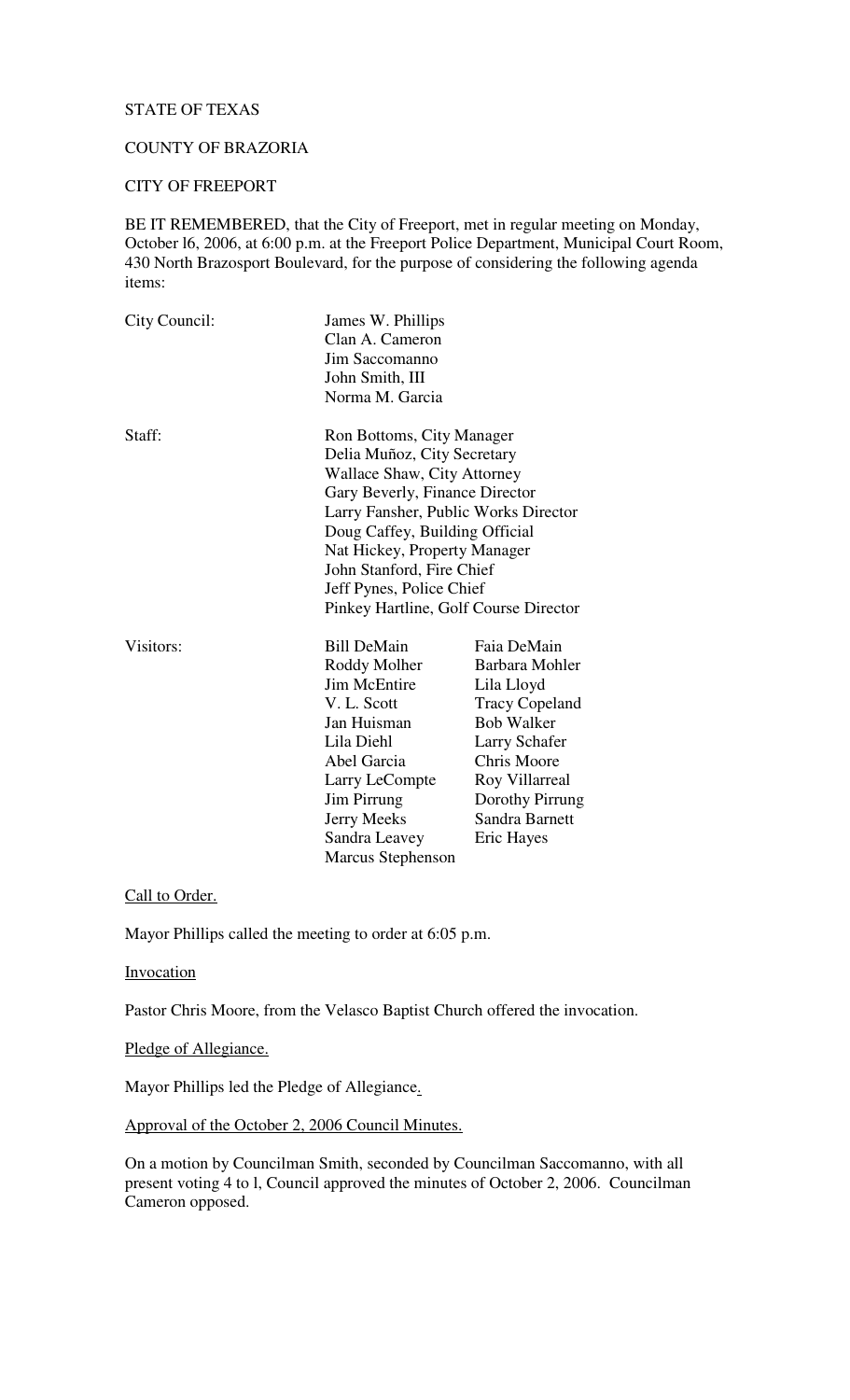# Presentation by Dow Chemical Company

Bob Walker, Vice President of Dow Texas Operations presented the City of Freeport a \$200,000 donation /check for RiverPlace deck and foundation improvements. Dow Chemical supports the vision of Freeport to improve RiverPlace facility.

# Announcement by the Texas Dow Employees Credit Union

Marcus Stephenson , Chairman of the Dow Employees Credit Union announced that they would be opening a full service branch in Freeport. The bank will be located at the corner of Gulf Boulevard and Hwy. 288.

# Attending Citizens and Their Business

Larry LeCompte of 1115 W. 9<sup>th</sup> Street thanked the Council for continuing the Marina project. He requested that 9th, 10th, 11th Street have new curbing, one way traffic signs, too narrow for commercial traffic, and that the elevation not be raised.

Chris Moore of 1867 Acacia Circle stated his church is planning an Appreciation Luncheon on October 25, 2006 for the city and citizens.

Consideration of the approval of allowing British Petroleum to use the City's Right-ofway for the installation of a fiber optic communications cable.

City Manager will negotiate with British Petroleum to use the City's Right-of-Way for the installation of a fiber optic communications cable and report back to Council.

### Presentation on improvements and outlook for the City of Freeport.

Mr. Bottoms presented a PowerPoint presentation on Freeport's highlights; Clean Up, Invest in our future, Great Natural Assets and Opportunities, Community Oriented, New Development, Great Investment Potential, School Renovations, Sewer – 10 year Replacement Plan, Parks Department, Freeport's Bryan Beach, River Place Improvements. , Recreational Activities, Freeport's Municipal Golf Course, New Homes, New Businesses, Future Growth, Marina Development in Progress, Annexation to Follet Island, Freeport GIS Web Access.

Consideration of the approval of calling a Joint Public Hearing with the Planning Commission to consider changing the zoning classification of any or all of the land lying between the Mystery Harbor Subdivision and the Velasco Memorial Bridge and between the Old Brazos River and Mystery Harbor Lane and Front Street, from its present zoning classifications to a new classification of W-1R.

On a motion by Councilwoman Garcia, seconded by Councilman Smith, with all present voting 4 to l, Council approved to set a public hearing date for November 20, 2006, at 6:00 p.m. to consider changing the zoning classification of any or all of the land lying between the Mystery Harbor Subdivision and the Velasco Memorial Bridge and between the Old Brazos River and Mystery Harbor Lane and Front Street, from its present zoning classification to a new classification of W-1R. Councilman Cameron opposed.

Consideration of the approval of Ordinance No. 2006-2141 amending Section 155.999 of the Code of Ordinance to conform to Section 10.99 of said code, a general penalty not to exceed \$2,000.

On a motion by Councilman Smith, seconded by Councilman Saccomanno, with all present voting 4 to l, Council approved Ordinance No. 2006-2141 amending Section 155.999 of the Code of Ordinance to conform to Section 10.99 of said code a general penalty not to exceed \$2,000. Councilman Cameron opposed.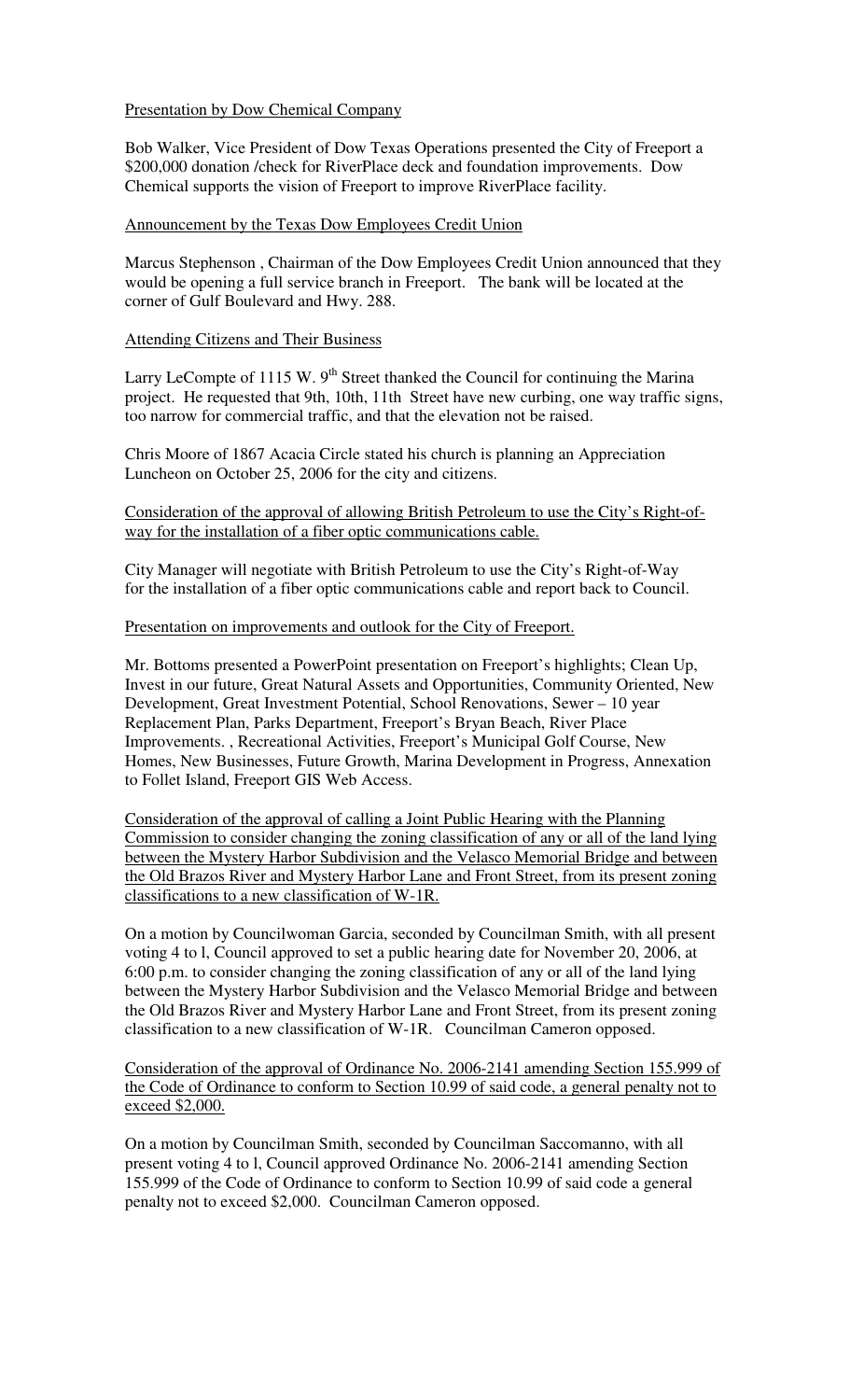Consideration of the approval of Ordinance No. 2006-2142 amending Division (A) of Section 71.21 of the Code of Ordinances of said City to designate the speed limit for State Hwy 36 within the Corporation limit of said City as sixty (60) miles per hour, from the West City limits to a point 4018 feet East of the West City limits and at fifty-five (55) miles per hour from 4018 feet East of the West city limits to the centerline of FM 1495; providing for the posting of signs.

On a motion by Councilman Cameron, seconded by Councilman Saccomanno, with all present voting "aye", Council unanimously approved Ordinance No. 2006-2142 amending Division (A) of Section 71.21 of the Code of Ordinances of said City to designate the speed limit for State Hwy 36 within the Corporation limit of said City as sixty (60) miles per hour, from the West City limits to a point 4018 feet East of the West City limits and at fifty-five (55) miles per hour from 4018 feet East of the West city limits to the centerline of FM 1495; providing for the posting of signs.

Consideration of the approval of a request by Seaman's Center, 1103 Cherry Street for two recreational vehicle to be on site for security purposes.

On a motion by Councilman Cameron, seconded by Councilman Saccomanno, with all present voting "aye", Council unanimously approved a request from the Seaman's Center, 1103 Cherry Street, for two recreational vehicles to be on site for security purposes.

Consideration of the approval of approving CenterPoint Entex rate schedule.

Roy Villarreal from CenterPoint Entex presented the propose fee revisions. No action was taken on this item.

Consideration of the approval of naming old County Road 723 and directing the city attorney to draw up an ordinance to that effect.

On a motion by Councilman Smith, seconded by Councilwoman Garcia, with all present voting "aye", Council unanimously approved naming old County Road 723 and 741, "J. P. Bryan Road" and directed the city attorney to draw up an ordinance.

# **Elected Official Report**

Councilman Cameron attended a Library Board meeting. Their budget was approved. They will be replacing several computers. A book sale in January is scheduled. All of the Libraries will be WIFI Hot Spots.

Councilman Saccomanno announced a Main Street meeting is scheduled for tomorrow at 4: 00 p.m. at the City Hall and opened to the public.

Councilwoman Garcia attended a Beautification/Parks meeting. They are requesting to do a presentation on Veteran's Memorial in November. Mayor Phillips stated that this item will be in the November 6, 2006 agenda.

Councilman Smith also attended the Beautification/Parks meeting. They discussed that the Veteran's Memorial project will be done in affordable phases. He attended a Realtors Luncheon on October 6, 2006 at RiverPlace and also the Tail Gate party between Hopper Field and Krogers.

Mayor Phillips attended a Brazoria County Economic Alliance meeting, have two new members. He had the opportunity the see the preliminary plans of the new super mall going up at CR 518 and Hwy. 288. The SBCA met this afternoon and was very pleased to meet Mr. Christian Ramsey, the new executive director for the SPCA. Also involved with outside people wanting to invest in Freeport. He reported that plans to reopen "Lee's Jewelry" on Broad Street, at a new location later this year. Mayor Phillips thanked Mr. Bottoms' for efforts in bringing in \$2000,000 from Dow Chemical and for getting Texas Dow Employee Credit Union to locate a branch in the City. He requested that Mr. Walker and Stephenson Marcus receive a letters of appreciation.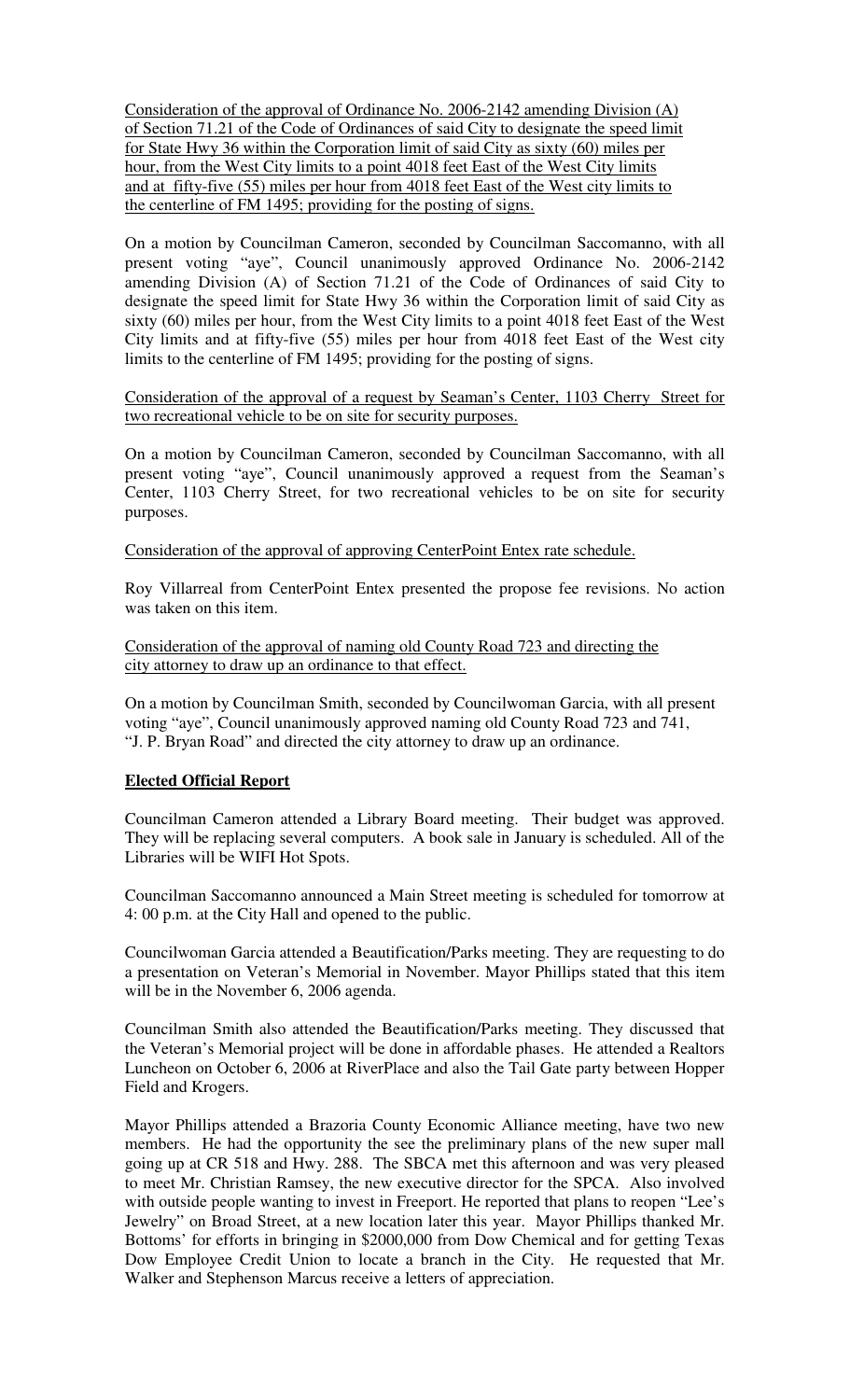Mayor Phillips announced that flu shots will be administered on October 25, 2006, at St. Mary Star of Sea, from 8:30 a.m. to 12:00 o'clock.

# **Work Session**

#### Administration Report

Pinkey Hartline reported the Golf Course is very wet. A good Saturday, but closed Sunday and Monday. Too much rain on the course.

Larry Fansher recorded 4" of rain. The City crews busy due to isolated ponding. Street flooding on Yaupon, 2<sup>nd</sup>, 4<sup>th</sup> Street. Velasco Drainage District has pumps running moving water, completing work at Oak Street.

Mary Stotler, working on upcoming Mardi Gra, Flap Jack Run and next year's Summmer Times Blues Festival. Hoping to have quorum to address membership. She will be attending the Texas Down Town Association Annual Conference in November. A strong application has been submitted and winners of the cities selected for national recognition will be announced.

Jerry Meeks reported still working on Yellowstone, water leaks are being repaired. They will be hanging door notices to residence on 8<sup>th</sup> Street.

John Stanford will be doing employee testing on October 28, 2006. About to institute a new volunteer recruiting program. The fire department participated in the bon-fire. He visited with Freeport LNG to discuss cost sharing for Freeport services. Doing some specing out new ambulance and fire truck.

Chief Pynes sent officers to do recruiting for the Police Department. He has received 7 application, will do interviews with new cadets from the academy.

Doug Caffey proudly announced that boat wreckage is being removed out of the water. Reviewing American Rice plans for a large expansion. He has been evaluating patio homes for urban development. The communication tower on Gulf Boulevard is expanding by adding electrical services.

Gary Beverly reported on closing out last year budget. The city will be audited November l3, 2006.

Discussion concerning radio interoperability between the City of Freeport and the Department of Energy.

Chief Pynes stated that Port Freeport is buying a ACU1000 Patch system for the Police Department which is a radio dispatch system. The Department of Energy will be able to access the frequency during emergency situations.

### Discussion concerning the rezoning of waterfront property on the north side of the Old Brazos River, west of Velasco Blvd.

Nat Hickey, displayed a map to the Council, showing the current zoning classifications of old Brazos River, parts of the Old River are zoned as W-1R, R-3, W-l, R-3. This item was discussed and referred to the Planning Commission for a Joint Public Hearing on changing the zoning classification.

Mayor Phillips closed the work session and opened the executive session at 8:10 p.m.